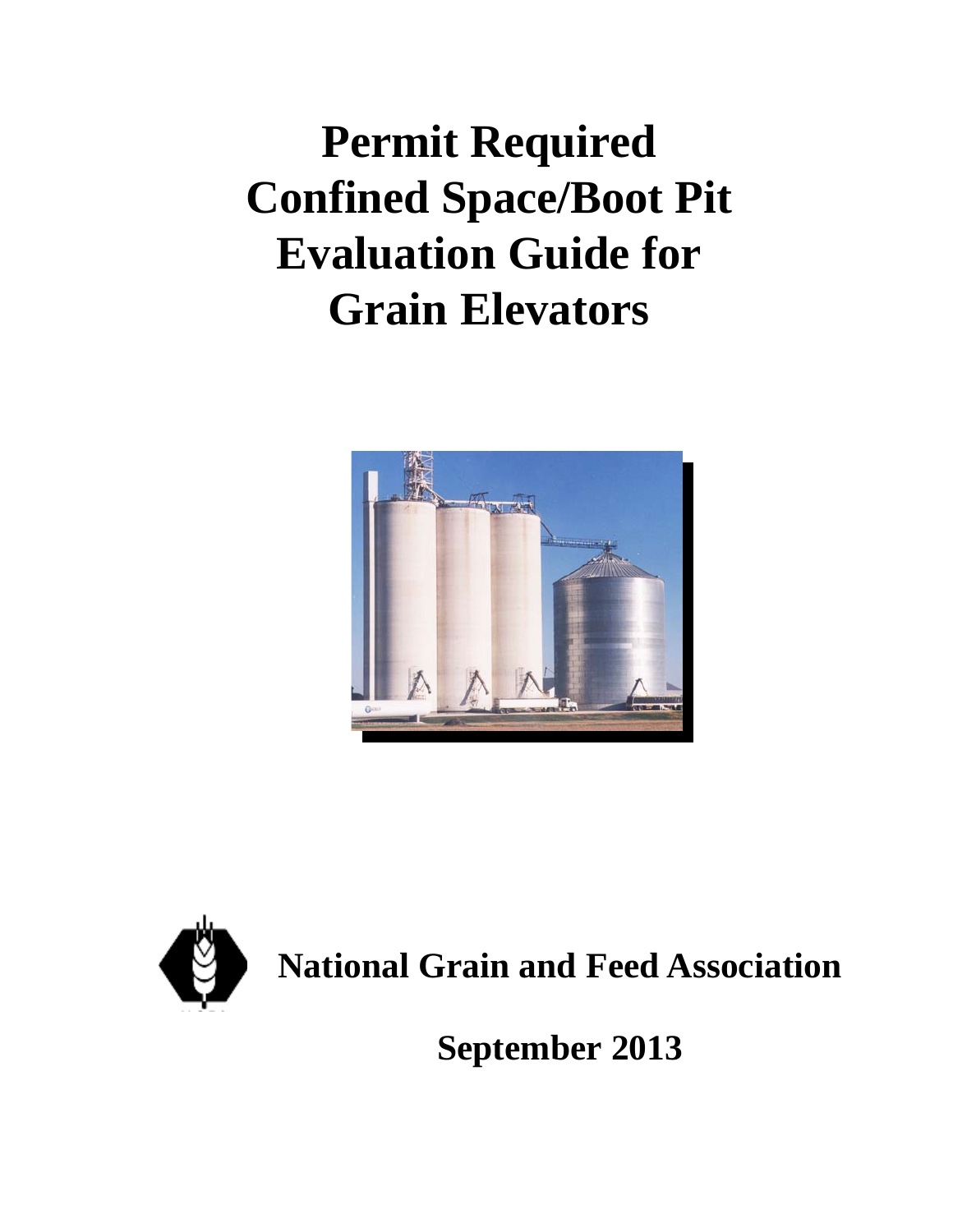Copyright© 2013 By the National Grain and Feed Association 1250 I St., N.W., Suite 1003 Washington, D.C., 20005-3922 E-Mail: ngfa@ngfa.org Web Site: www.ngfa.org

All Rights Reserved. No portion of this publication may be reproduced or transmitted in any form or by any means, electronic or mechanical, without prior permission in writing from the National Grain and Feed Association.

**Disclaimer:** *The NGFA prepared this guidance document to assist grain handling facilities in evaluating their boot pits to determine whether they meet OSHA's definition of permit-required confined spaces.* 

*The National Grain and Feed Association makes no warranties, expressed or implied, concerning the accuracy, application or use of the information contained in this publication. Further, nothing contained herein is intended as legal advice. Competent legal counsel should be consulted on legal issues.* 

*Grain handling facilities should contact experienced safety and health legal counsel or a third-party expert if they have questions about the proper way to determine if boot pits are permit required confined spaces under the OSHA standard. Also, boot pits may contain special or unusual hazards that are not addressed in this document, and grain handling facilities may be required to take additional steps to protect employees.*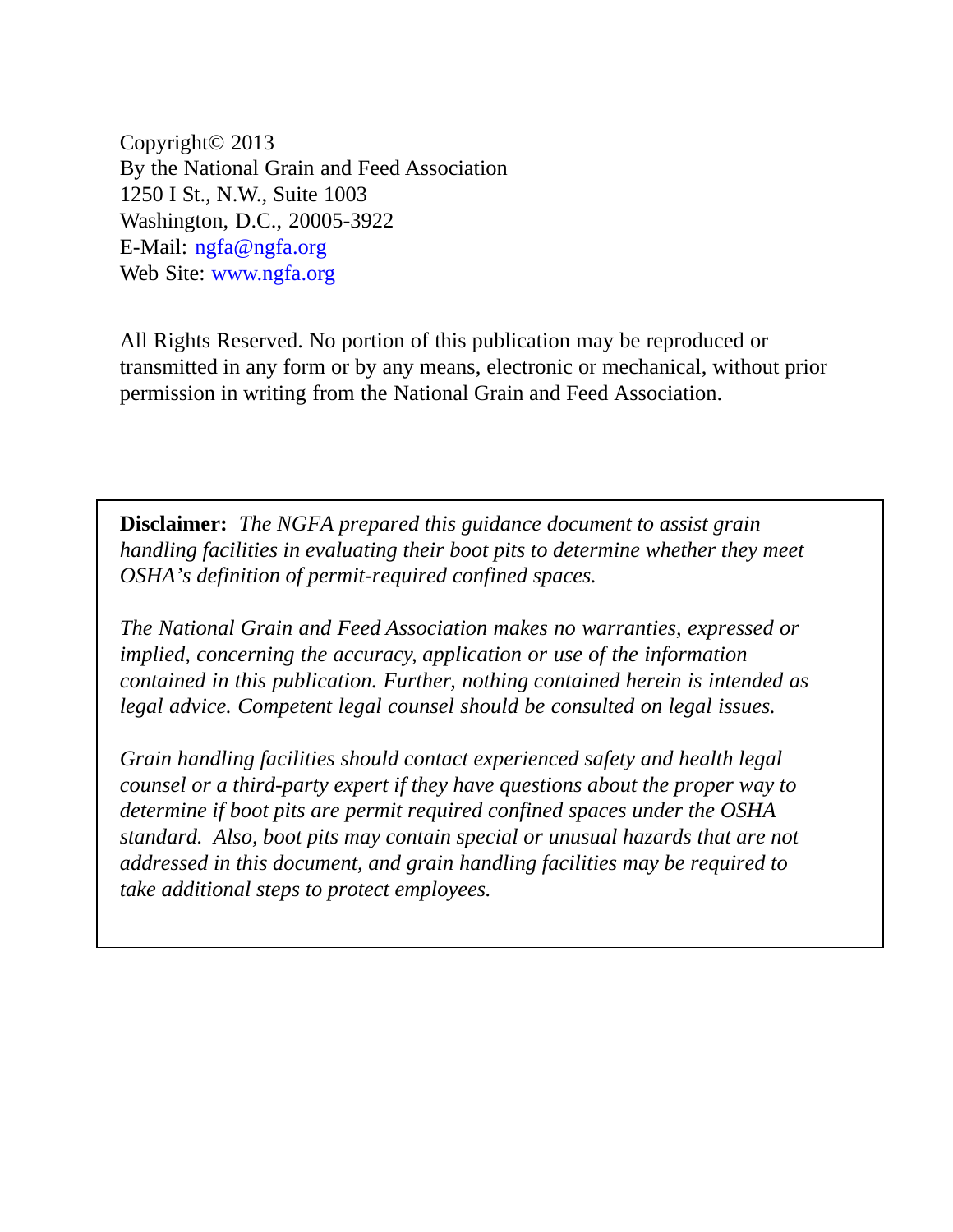# **EVALUATING BOOT PITS UNDER OSHA'S PERMIT-REQUIRED CONFINED SPACE PROGRAM**

# **INTRODUCTION**

OSHA's Permit-Required Confined Space standard requires employers to evaluate their workplaces to determine if they contain any permit-required confined spaces ("PRCS"). If PRCSs are present and employees will enter them, the OSHA standard requires certain safety procedures to be implemented.

The spaces in grain handling facilities that should be evaluated include boot pits. This procedure follows and elaborates on OSHA's eLaws Confined Spaces Advisor, and also incorporates provisions of the OSHA standard and guidance.<sup>2</sup> The procedure provides a step-by-step process that grain handling facilities may use to determine whether individual boot pits meet the definition of PRCSs.

This document is based on Federal OSHA standards. More than half the states in the U.S. administer their own job safety and health programs (State Plans). These State Plans operate with the approval of Federal OSHA so long as the programs are "at least as effective" as the Federal OSHA program. However, these states may have standards more stringent than Federal OSHA. As a result, employers operating in a State Plan jurisdiction must comply with the regulations, standards and policies of that State Plan.

# *The purpose of a boot pit*

Although there are many different types, the general purpose of a boot pit is to house the boot section of the elevating equipment. In general, a boot pit houses the bucket elevators and other conveying equipment that distributes grain in the elevator. Boot pits may also contain other equipment such as dust collection systems, sump pumps, and lighting. General housekeeping as well as equipment inspection and maintenance require periodic entry into boot pits. Most boot pits are below grade, but some are housed above ground rather than in a pit.

Many (but not all) boot pits are located in "priority housekeeping areas" under OSHA's Grain Handling standard, 29 CFR § 1910.272. A "priority housekeeping area" includes "floor areas within 35 feet of inside bucket elevators." 29 CFR § 1910.272(j)(2)(i)(A). An "inside bucket elevator" is defined as a "bucket elevator that has the boot and more than 20 percent of the total leg height (above grade or ground level) inside the grain elevator structure." 29 CFR § 1910.272(c). Under the OSHA standard, fugitive grain dust accumulations in priority areas that exceed  $1/8$ <sup>th</sup> of an inch must be removed "immediately." Boot pits are inspected on a regular basis, in compliance with a facility's maintenance and housekeeping program, and may be entered relatively frequently.

 $\frac{1}{1}$  A link to OSHA's Permit-Required Confined Space standard is here: http://www.osha.gov/pls/oshaweb/owadisp.show\_document?p\_table=STANDARDS&p\_id=9797.

<sup>2</sup> A link to OSHA's Confined Spaces Advisor is here: http://www.osha.gov/dep/etools/eprcs/index.html.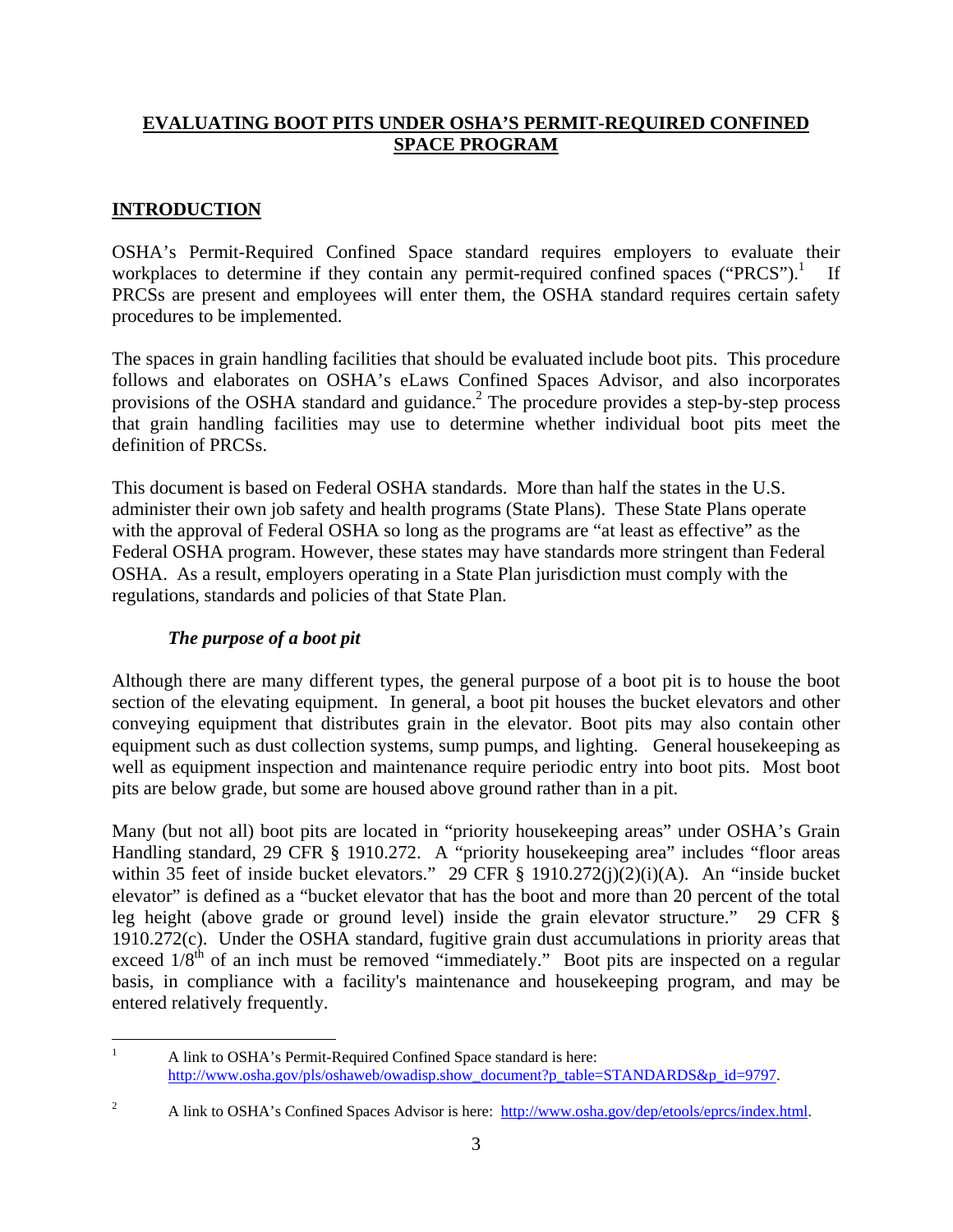#### *The different types of boot pits*

As stated, there are many different types of boot pits. Diagrams depicting two of the more common types are set out below.



## **EVALUATING BOOT PITS UNDER THE OSHA STANDARD**

The OSHA standard contains two key definitions:

*Confined space*: A space that has *all three* of the following characteristics:

• Is not designed for continuous human occupancy.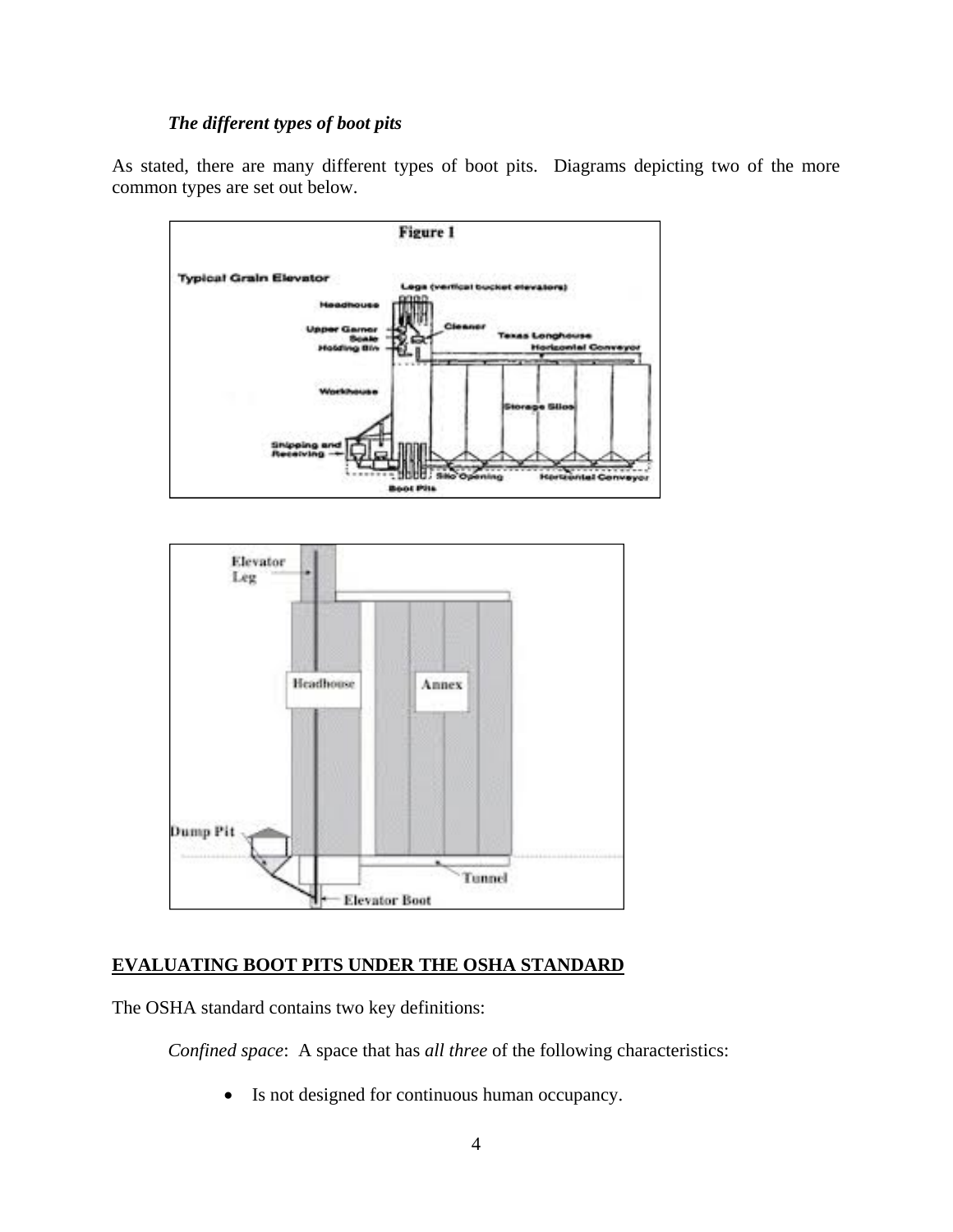- Has limited or restricted means for entry or exit; and
- Is large enough and so configured that an employee can bodily enter and perform assigned work.

*Permit-required confined space*: A confined space becomes a permit-required confined space if it has *one or more* of the following characteristics:

- Contains or has the potential to contain a hazardous atmosphere;
- Contains a material that has the potential for engulfing an entrant;
- Has an internal configuration such that an entrant could be trapped or asphyxiated by inwardly converging walls or by a floor which slopes downward and tapers to a smaller cross-section; or
- Contains any other recognized safety or health hazard.

## *Step 1: Is the boot pit a "confined space"?*

A space must meet all three criteria listed in the definition to meet the definition of a "confined space." Boots pits are almost always "large enough" and "configured" such that employees can enter them and perform assigned work. This is because boot pits often have to be entered on some periodic basis. The other two criteria are discussed below.

## **Is the boot pit designed for continuous human occupancy?**

Most boot pits are designed for continuous human occupancy. The Advisor defines "designed for continuous human occupancy" as: "Intended as a place of regular work and supplied with ventilation and other conditions necessary to support life." If the space is "designed as a place where employees are meant to work on a daily basis, including provision for adequate ventilation to preserve human life and health," it does not meet the definition of a "confined space" because it is "designed for continuous human occupancy."

OSHA has explained that the critical factor is whether the conditions in the space allow an employee to safely work in it – not the primary use of the space. *See e.g.* 58 *Fed. Reg.* 4462, 4478 (January 14, 1993). For example, a "vented telecommunications vault is typically designed for continuous human occupancy – the ventilation for the vault ensures the presence of a normal atmosphere for an occupant to breathe, and the working dimensions of the space are large enough to allow an adult to work and move about while erect." *Id*. The fact that the "primary" function of the vault is to house telecommunications equipment" is irrelevant. *Id*. The key is whether "a human can occupy the space under normal operating conditions." *Id.* "If a space is truly designed for human occupancy, then the primary function of the space is irrelevant." Miles letter to Freeman (June 22, 1995)

(http://www.osha.gov/pls/oshaweb/owadisp.show\_document?p\_table=INTERPRETATIONS&p  $id = 21842$ .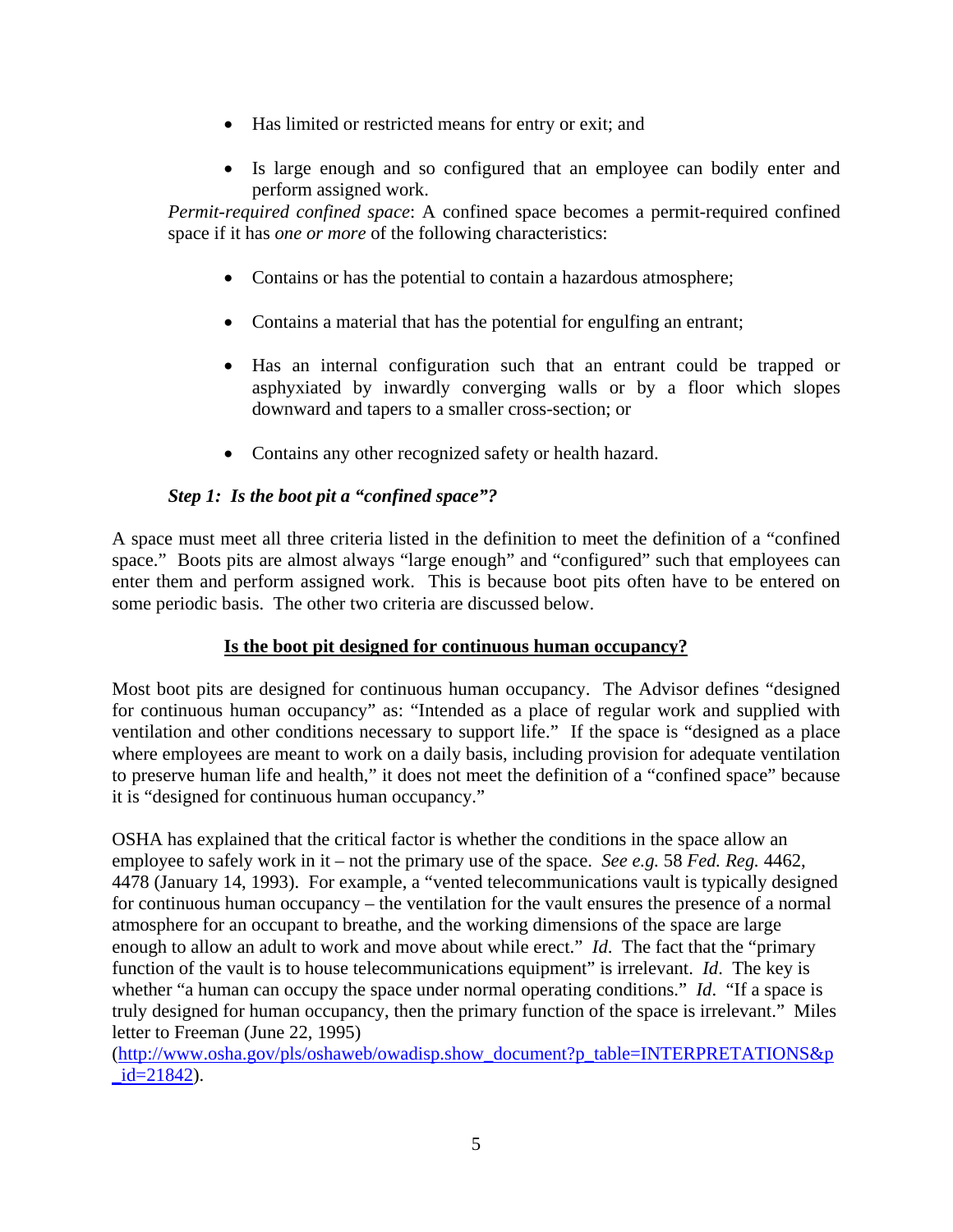Boot pits are intended to be entered regularly to perform cleaning, equipment inspection and maintenance. Also, boot pits are designed to be entered under normal operating conditions. Unlike a grain bin or similar space, no preparations  $-$  such as locking out or emptying a bin  $-$  are required for the employee to enter. The natural ventilation in boot pits is typically adequate, and many boot pits have pneumatic dust collection systems that result in additional ventilation. As long as the boot pit is adequately ventilated, it is considered designed for continuous human occupancy.

## **Does the boot pit have limited or restricted means for entry or exit?**

Boot pits may or may not have "limited or restricted means for entry or exit." Although the OSHA standard does not have a definition, the Advisor states that a space has "limited or restricted means for entry or exit" when "an occupant must crawl, climb, twist, be constrained in a narrow opening, follow a lengthy path or otherwise exert unusual effort to enter or leave, or where the entrance may become sealed or secured against opening from the inside."

According to the OSHA guidance, access and egress are "limited" if "an entrant's ability to escape in an emergency would be hindered." "Ladders" and "temporary, movable, spiral or articulated stairs" are considered a "limited or restricted means of egress." Also, a space may have limited or restricted access/egress even if it has a regular-sized door. For example, "a space such as a bag house or crawl space that has a door leading into it, but also has pipes, conduits, ducts or equipment or materials that an employee would have to crawl over or squeeze around to escape, has limited or restricted means of exit." Similarly, a door that is not big enough to allow an employee to walk through it upright would constitute limited access/egress.<sup>3</sup>

OSHA has also addressed spaces that have an open plane, such as pits. Open pits have limited means of access or egress such that they may be considered confined spaces if the means of access/egress would make it difficult to escape, or if the employee would have to crawl around equipment or other materials to get out.

Given OSHA's guidance, the evaluation of the access/egress for boot pits typically involves three considerations:

- Does the boot pit have a door that is the standard-sized door?
- Does the employee have to climb up a ladder, articulated stairs, or use some other means of escape that would be more difficult than using regular, fixed stairs?
- Would the employee have to crawl through or around equipment to reach the door?

 $\overline{a}$ <sup>3</sup> *See* OSHA Compliance Directive CPL 2.100,

http://www.osha.gov/pls/oshaweb/owadisp.show\_document?p\_table=DIRECTIVES&p\_id=1582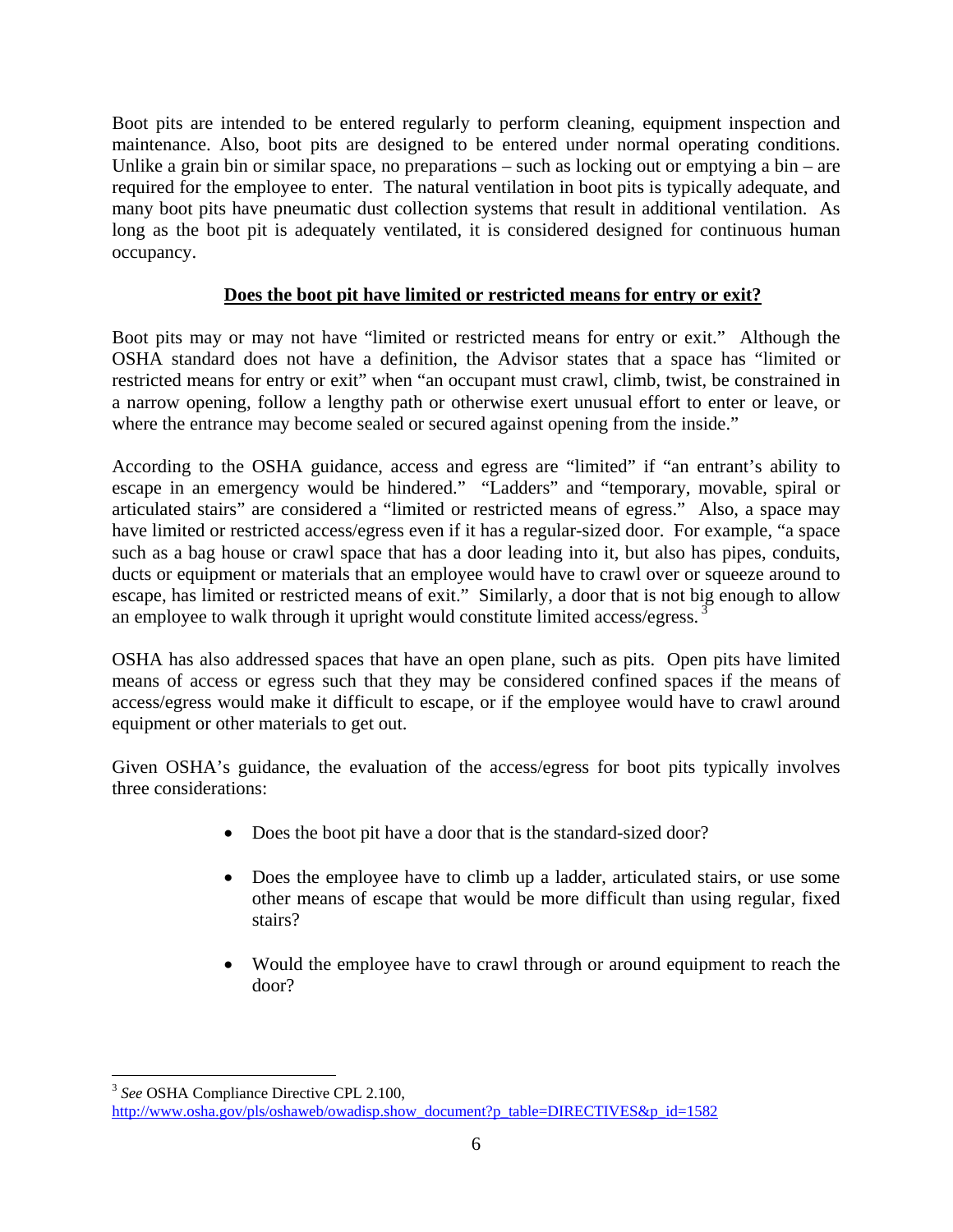Even if the boot pit does have limited or restricted means of access/egress, the boot pit will not necessarily qualify as a "confined space" because it is designed for continuous human occupancy. As stated, all three factors in the definition must be met for a space to be considered a "confined space."

#### **What if an employee has to go through a tunnel to exit the boot pit?**

OSHA has provided little guidance on situations where an employee must access a tunnel to exit the boot pit. OSHA offers the following in the Compliance Directive:

> Can the distance an employee must travel in a space such as a tunnel to reach a point of safety be a determinant for classifying the space as a confined space?

> Yes. The determination would most likely be a function of the time of travel to the point of safety.

OSHA offers no information about what sort of "time of travel" would render a space a confined space. At the same time, the Directive also points out that in determining whether the space has "limited or restricted means for entry or exit," the employer should consider "whether, in light of the hazards posed by the particular space at issue, the configuration or other characteristics of the space would interfere with an entrant's ability to escape or be rescued during an emergency situation."

Given the general lack of hazards in boot pits, a tunnel through which an employee can walk upright to exit a boot pit will not generally be considered limited means of access or egress. Also, even if a tunnel does restrict access/egress, the space is not a "confined space" unless it also is not designed for continuous human occupancy.

## **DETERMINING WHETHER THE BOOT PIT IS A PERMIT-REQUIRED CONFINED SPACE**

Even assuming a boot pit is a "confined space," many – or even most – boot pits do not meet the definition of a permit-required confined space. OSHA's definition contains two characteristics that could be present in boot pits, but most often are not. First, a boot pit could contain a hazardous atmosphere or have the potential to contain a hazardous atmosphere. Second, the boot pit could contain another "recognized safety or health hazard."

#### *Step 2: Does the boot pit contain or have the potential to contain a hazardous atmosphere?*

A confined space becomes a permit-required confined space if it "contains or has the potential to contain a hazardous atmosphere." OSHA defines a "hazardous atmosphere" as exposing employees "to the risk of death, incapacitation, impairment of ability to self-rescue (that is, escape unaided from a permit space), injury or acute illness" because one of the following is present: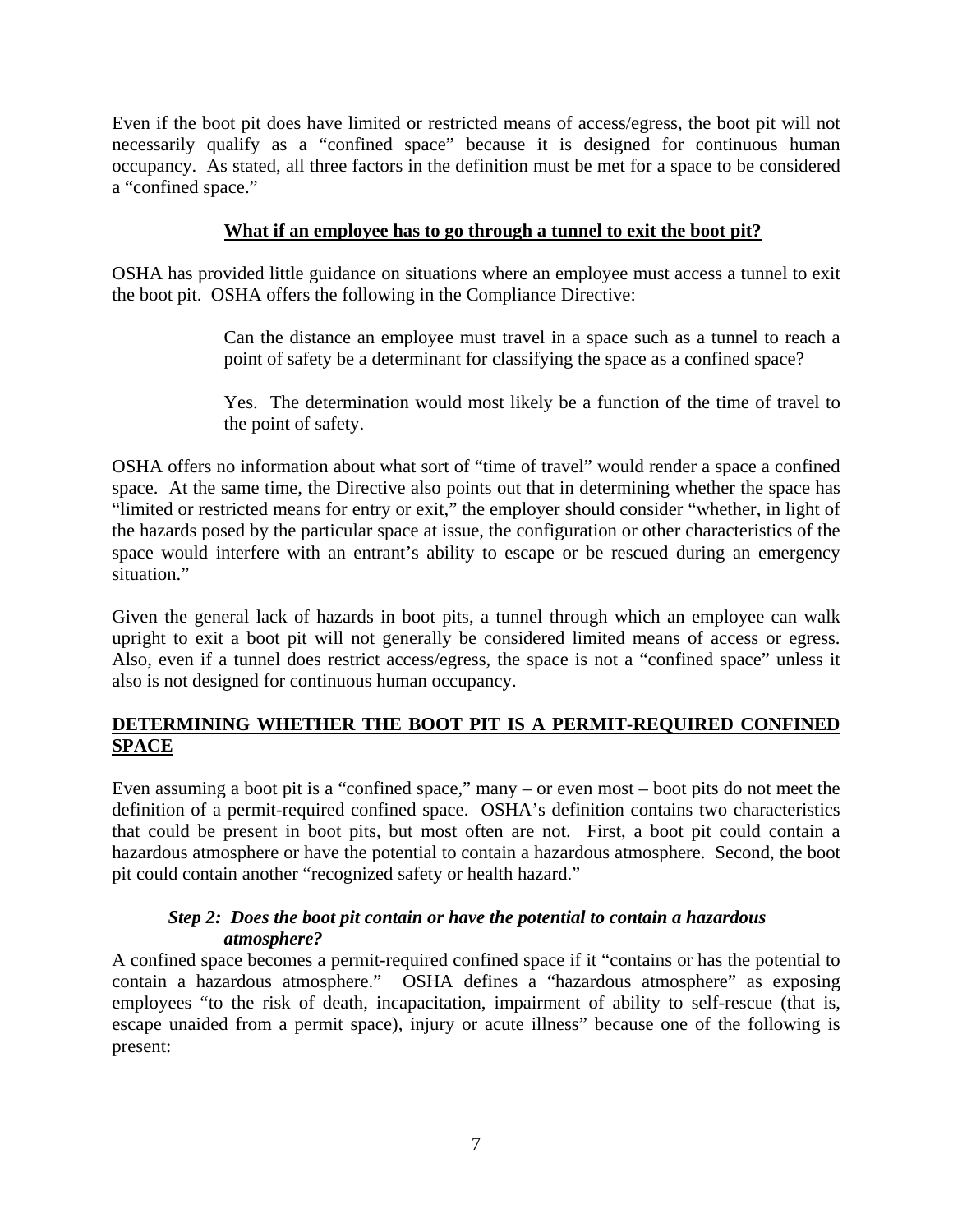- Flammable gas, vapor or mist in excess of 10 percent of its lower flammable limit (LFL);
- Airborne combustible dust at a concentration that meets or exceeds its lower explosive limit (LEL);
- Atmospheric oxygen concentration below 19.5 percent or above 23.5 percent;
- Atmospheric concentration of any substance for which a dose of permissible exposure limit is published Subpart G, Occupational Health and Environmental Control, or in Subpart Z, Toxic and Hazardous Substances, of this part and Subpart Z, Toxic and Hazardous Substances, of this part and which could result in employee exposure in excess of its dose or permissible exposure limit; or
- Any other atmospheric hazard that is immediately dangerous to life and health.

Three of the listed hazards are not normally present in boot pits. First, no potential for flammable gases at levels above the LFL would normally be present. Second, the substances listed in Subpart G (which relates to abrasive blasting, grinding, spray finishing operations, and similar operations) would normally not be present. Third, boot pits would not normally have oxygen concentrations above 23.5 percent.

## **Does the boot pit contain or have the potential to contain a toxic level of a substance listed in Subpart Z or some other hazardous substance?**

Subpart Z of the OSHA standards contains permissible exposure limits (PELs) for a variety of toxic substances, including hydrogen sulfide and grain dust. It is critical to understand that the presence of a Subpart Z substance *does not mean* that the boot pit is automatically classified as a permit-required confined space. Rather, the atmospheric concentration of the toxic substance must be high enough to cause "death, incapacitation, impairment of ability to self-rescue, injury or acute illness due to its health effects."4

These types of atmospheric concentrations are typically called Immediately Dangerous to Life and Health ("IDLH") levels.<sup>5</sup> IDLH levels and PELs are different. For example, the acceptable ceiling concentration for hydrogen sulfide is 20 parts per million. The IDLH for hydrogen sulfide is 100 parts per million. In other words, a confined space must contain or have the potential to contain at least 100 ppm of hydrogen sulfide to be considered a permit-required confined space.

 $\overline{a}$ 4 If a boot pit has a toxic substance in it that exceeds the PEL in Subpart Z, then the employer must provide respiratory protection or some other means of ensuring that the employee is not exposed to levels above the PEL.

<sup>5</sup> The PRCS standard defines IDLH as "any condition that poses an immediate or delayed threat to life or that would cause irreversible adverse health effects or that would interfere with an individual's ability to escape unaided from a permit space." 29 C.F.R. § 1910.146(b).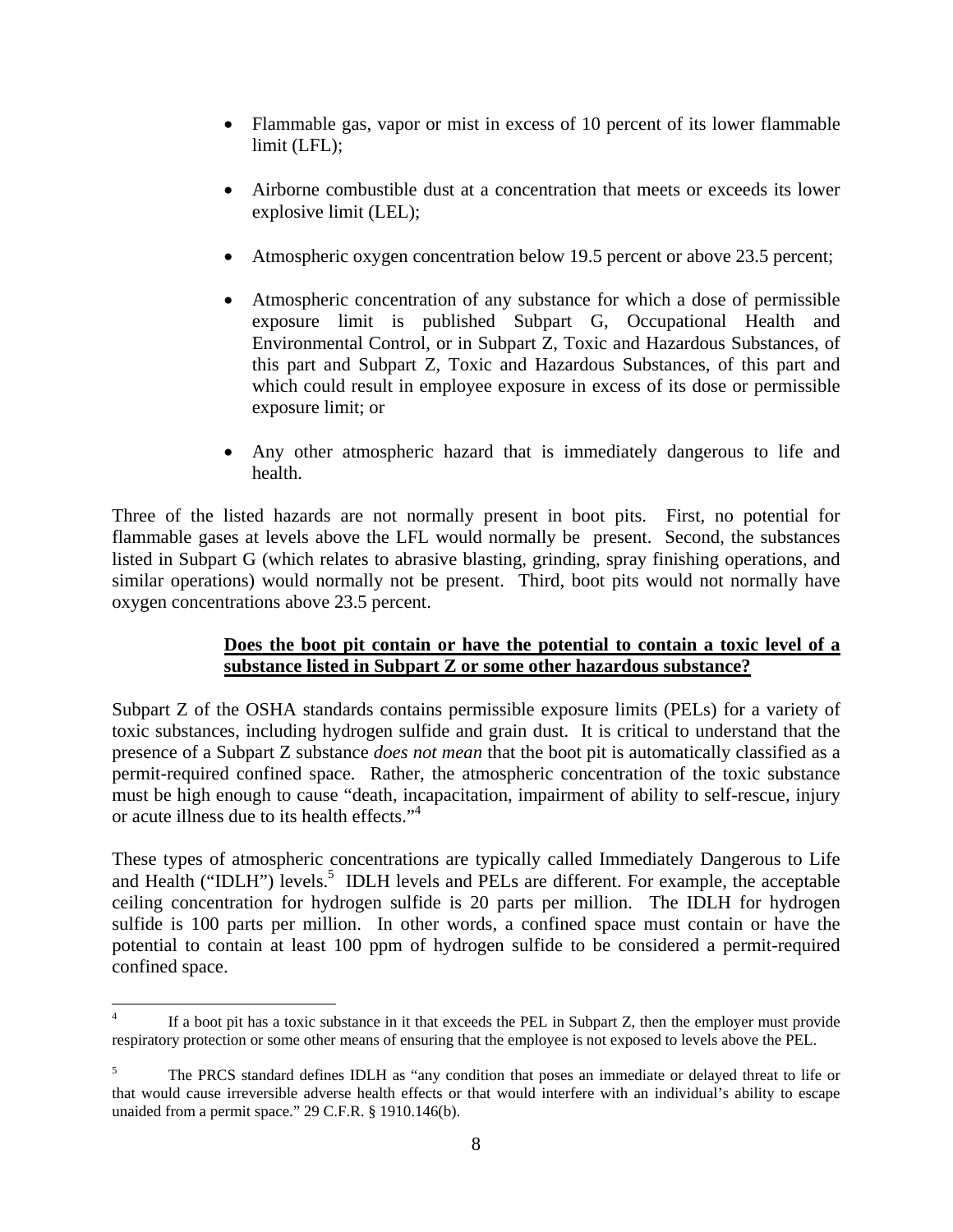#### **When is there a "potential" for a hazardous atmosphere to exist?**

The Advisor includes guidance on when a "potential" exists, and states: "Some spaces may develop a hazardous atmosphere under certain circumstances. For example, a space with a normal atmosphere may be prone to accumulate deadly carbon monoxide from nearby equipment during work in the space because of its location or shape. Careful assessment must be done to anticipate hazards that could arise."

In other words, there must be a *realistic potential* for a hazardous atmosphere. To take a simple example, carbon monoxide could accumulate in a basement because of a furnace malfunction. The basement is not automatically considered a permit space because of the presence of a furnace.

#### **What toxic substances could be present?**

Subpart Z of the OSHA standards has permissible exposure limits for many hazardous substances. The types of Subpart Z toxic substances that could be present in a boot pit are quite limited. Hydrogen sulfide – which is listed in Subpart  $Z$  – could form in a boot pit if a large amount of grain dust accumulates, mixes with water, and is allowed to sit for a substantial period of time. As stated, the level of hydrogen sulfide would have to rise to a level of at least 100 parts per million to render the confined space a permit space.

In evaluating boot pits, the facility should consider how often the boot pit is cleaned and whether it is water-tight. If the boot pit is cleaned frequently as required by Section 1910.272, then the dust and grain to mix with water and form hydrogen sulfide should be insufficient. Similarly, if water cannot enter the boot pit, then the formation of hydrogen sulfide would not be possible.

## *Step 3: Does the boot pit have the potential for an airborne combustible dust at a concentration that exceeds the LEL?*

Under normal operating conditions, dust will not be present in quantities that exceed the LEL, and no combustible atmosphere will be present outside of the leg. More specifically, the leg is enclosed, which means that there will not be enough dust in the boot pit that could be suspended such that the LEL is exceeded. Even when the conveyor is open rather than enclosed, a concentration that exceeds the LEL would be possible only in abnormal conditions.

If the leg is plugged or choked, then it must be emptied. This job will cause more dust and grain to enter the boot pit. An inspection door or access way that is accidentally left open during operations could also cause more dust and grain to enter the boot pit. The amount of dust resulting from these upset conditions is typically not enough to exceed the LEL if it becomes airborne.

#### *Step 4: Does the boot pit have the potential to be oxygen deficient?*

A boot pit has the potential to contain an oxygen deficient atmosphere if carbon monoxide from vehicles or other equipment will enter the pit. As long as boot pits are not adjacent to loading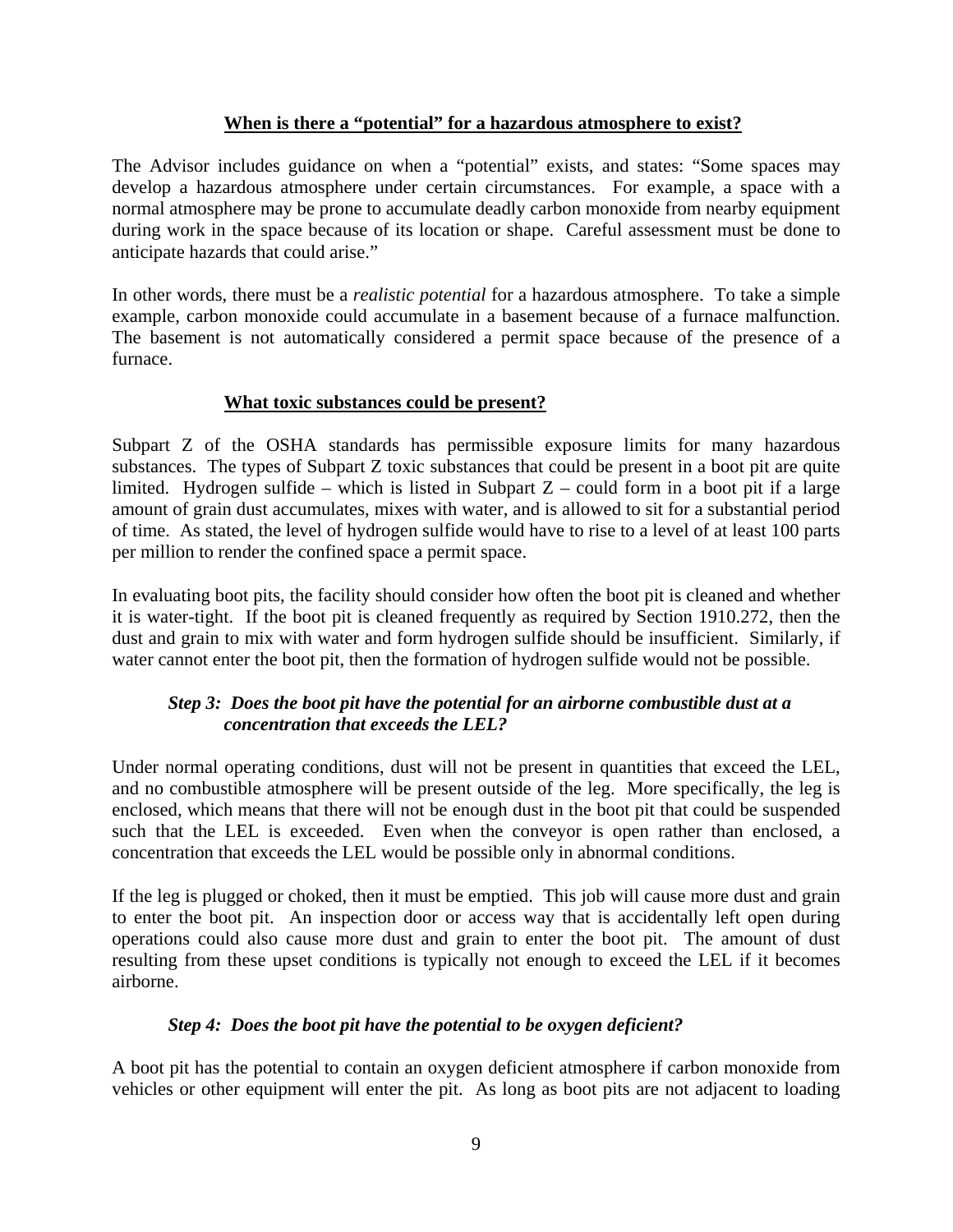and unloading areas or vehicle idling is prohibited while employees are in boot pits, the potential for an oxygen deficient atmosphere should not exist.

Also, rotting grain can form carbon dioxide, which may reduce oxygen levels. More specifically, if water is present in a bin and significant amounts of grain are in the boot pit, the grain may begin to rot and form carbon dioxide. Carbon dioxide will normally form only if both of the following conditions are met: 1) the boot pit is not kept clean; and 2) water is allowed to accumulate in the boot pit. As such, a dry boot pit will not have the potential to be oxygen deficient, and – even if a boot pit has water in it – carbon dioxide normally will not form if the boot pit is cleaned regularly. The ventilation systems in some boot pits also reduce the possibility of condensate forming.

## *Step 5*: *Does the boot pit have any "other recognized safety or health hazards"?*

OSHA generally defines "other recognized safety or health hazard as including: physical hazards, such as grinding, exposed moving parts, or trip/fall hazards; non-atmospheric chemical hazards, like corrosives; electrical hazards; or issues like snakes/rodents, poor visibility, and weather hazards." These hazards must result in a potential impairment to escape.

If a boot pit qualifies as a "confined space," the physical and other hazards in each boot pit must be evaluated to determine whether they would prevent an employee from escaping from the boot pit. A boot pit contains moving parts since it houses the leg and other equipment, but the equipment is often guarded. In the event maintenance is necessary, the equipment is locked out before any machine guarding is removed. As a result, boot pits, under normal conditions,will rarely have "other recognized safety or health hazards."

## **FREQUENTLY ASKED QUESTIONS**

**1.** *Question:* How are entries into other spaces at a grain handling site, such as bins, silos and tanks, treated differently than entries into boot pits?

*Answer*: Section 1910.272(g) and (h) contain the applicable procedures for entering grain bins (1910.272 $(g)$ ) and flat storage structures (1910.272 $(h)$ ). The provisions in the Permit-Required Confined Space standard do not apply to grain bins and flat storage structures, and no assessment regarding whether these spaces are "confined spaces" or "permit-required confined spaces" is required. Instead, the provisions in Section 1910.272(g) and (h) must be followed.<sup>6</sup>

 $\overline{a}$ 6 OSHA's Compliance Directive for the Inspection of Grain Handling Facilities, (CPL 02-01-004) provides helpful guidance on the requirements of Section 1910.272(g) and (h).

<sup>(</sup>https://www.osha.gov/pls/oshaweb/owadisp.show\_document?p\_table=DIRECTIVES&p\_id=1535). OSHA also issued a memorandum discussing when Section 1910.272(g) applies as opposed to Section 1910.272(h). See also Fairfax letter to Demaray (February 9, 2005)

<sup>(</sup>https://www.osha.gov/pls/oshaweb/owadisp.show\_document?p\_table=INTERPRETATIONS&p\_id=25055) confirming that if Sections 1910.272(g) or (h) apply, Section 1910.146 does not.